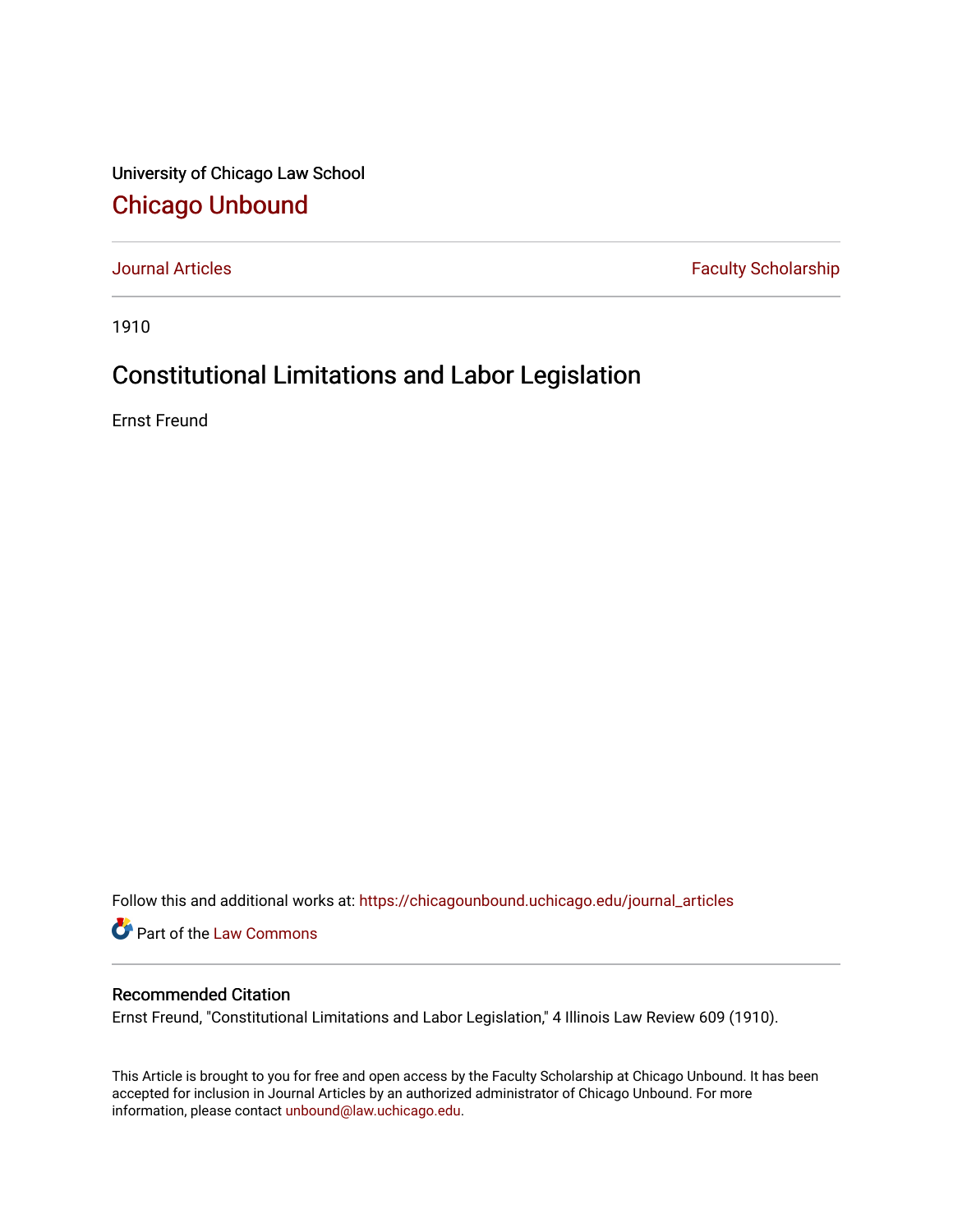## **ILLINOIS REVIEW**

 $Volume IV$  April, 1910 **Number 9** 

## **CONSTITUTIONAL** LIMITATIONS **AND** LABOR LEGISLATION.'

By **ERNST FREUND. <sup>2</sup>**

In the development of legal principles twenty-five years is not a very long period. In 1884 the body of constitutional doctrine by which labor legislation has since been judged was practically non-existent and it is consequently a growth of a span of time within the legal memory of most of us. There had been previously a solitary decision of the Supreme Court of Massachusetts<sup>3</sup> in which the court was obviously a good deal puzzled how to deal with the objections raised, disposing of them in a rather off-hand and not altogether satisfactory fashion. This dated back as far as 1876. In 1877 the decision of the federal Supreme Court in the Granger cases<sup>4</sup> established the principle of public control of economic interests, although without a proper appreciation of the limits that have since been recognized. The control was also asserted only with reference to businesses affected with a public interest, and a significant observation fell from Chief justice Waite, that the constitution does not confer power upon the whole people to control rights which are purely and exclusively private.

The decision of the New York Court of Appeals in the Tenement Labor Case in 1885<sup>5</sup> was the first to take a decided

'Professor of Law in the University of Chicago. *'Coin. v. Hamilton Mfg. Co.,* **120** Mass. **383.** *'Munn V. Illinois,* 94 U. S. **113,** and subsequent cases. *'In re Jacobs, 98* **N.** Y. **98.**

<sup>&#</sup>x27;This paper was read at a joint meeting of the American Association for Labor Legislation and the American Political Science Association, held in New York on December 3o, **19o9.** Copies may be obtained by addressing the American Association for Labor Legislation, Metropolitan Bldg., New York City, **N.** Y.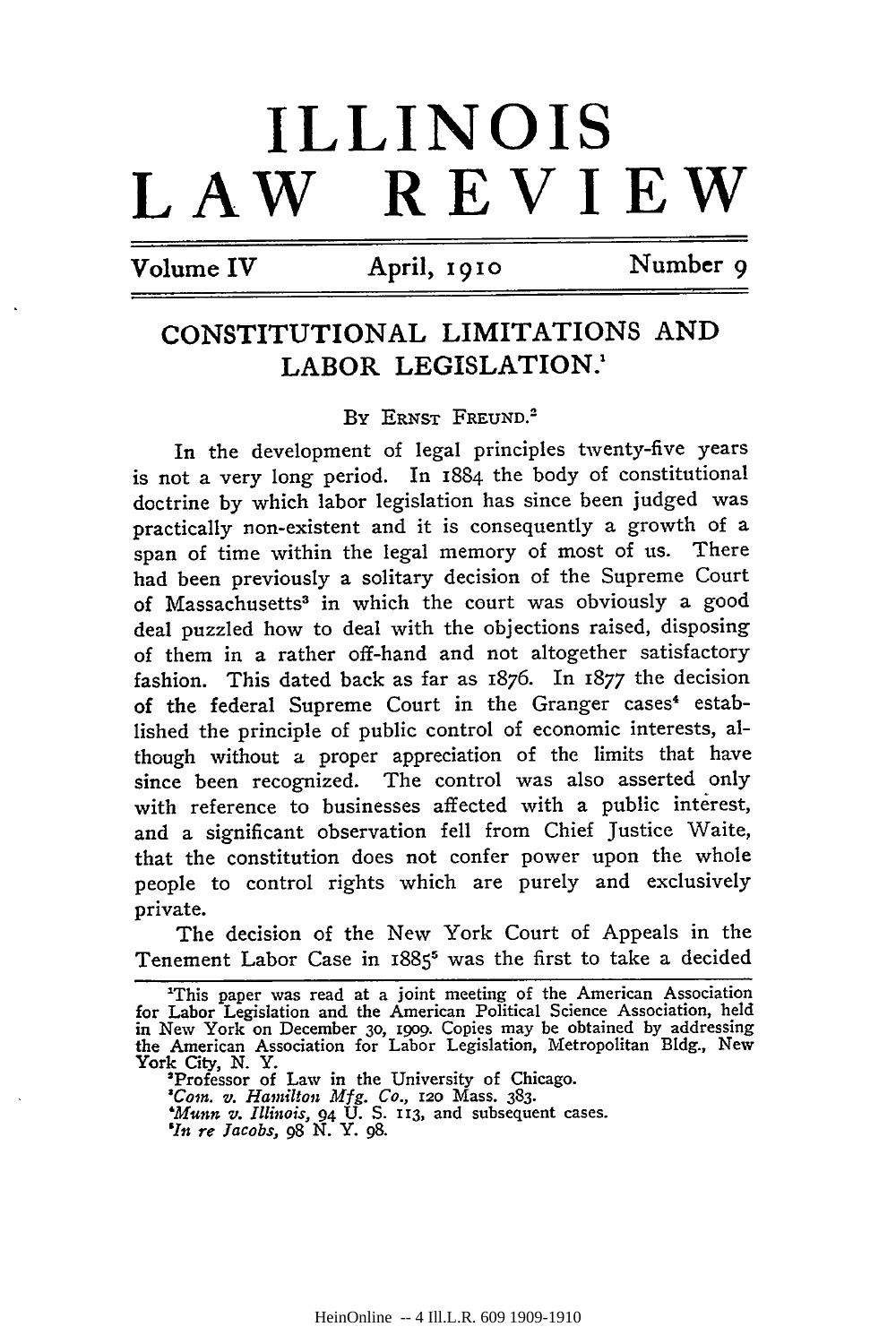stand against the power of the state in a case where labor was involved. The freedom in that case, however, was asserted in favor of the individual workman and the relation between employer and employees was not directly discussed. The novel doctrine of freedom of contract between capital and labor was inaugurated in 1886 by two decisions; one from Pennsylvania,<sup>6</sup> the other from Illinois.<sup>7</sup> It is not until the 90's that the judicial mind can be said to be aroused to the realization that important constitutional problems are involved in labor legislation. Yet the same period of time has been long enough to see nearly all the judges who pronounced the leading decisions in the respective states pass from the bench, and in many instances the entire membership of the court has changed.

What then is the legacy which this past generation of judges has bequeathed to their successors of the present day?

A survey of judicial decisions on labor legislation may be summarized as follows: The great mass of labor statutes have not been contested in the courts. This by itself must not be taken to mean that they have been accepted as valid, for it is notorious that a great many laws have never been enforced. Of those that have been questioned in the courts practically all that had any immediate bearing on safety, sanitation or decency have been sustained, the few exceptions being due tQ special features not going to the root of the law.<sup>8</sup> Neither the question of the control or restraint of organizations, nor that of liability or compensation or insurance, nor that of arbitration, have as yet been considered by the courts to any extent from a constitutional point of view. The controversy has revolved mainly around three subjects: The protection of labor organizations; the method of payment of wages; the limitation of hours of labor. There have been in the neighborhood of twenty decisions declaring as many statutes on those points unconstitutional, and while, with reference at least to the two subjects last mentioned, there have been weighty decisions and opinions the other way so that it is difficult to assign a distinct preponderance of authority to either side, it is undeniable that the adverse decisions coming from many different sections of the country have produced a great impression upon

*<sup>&#</sup>x27;Godcharles v.* Wigeman, 113 Pa. St. 431. *'Millett v. People,* 117 Ill. 294. 'See, e. **g.,** *Starne v. People,* 222 IM. **89.**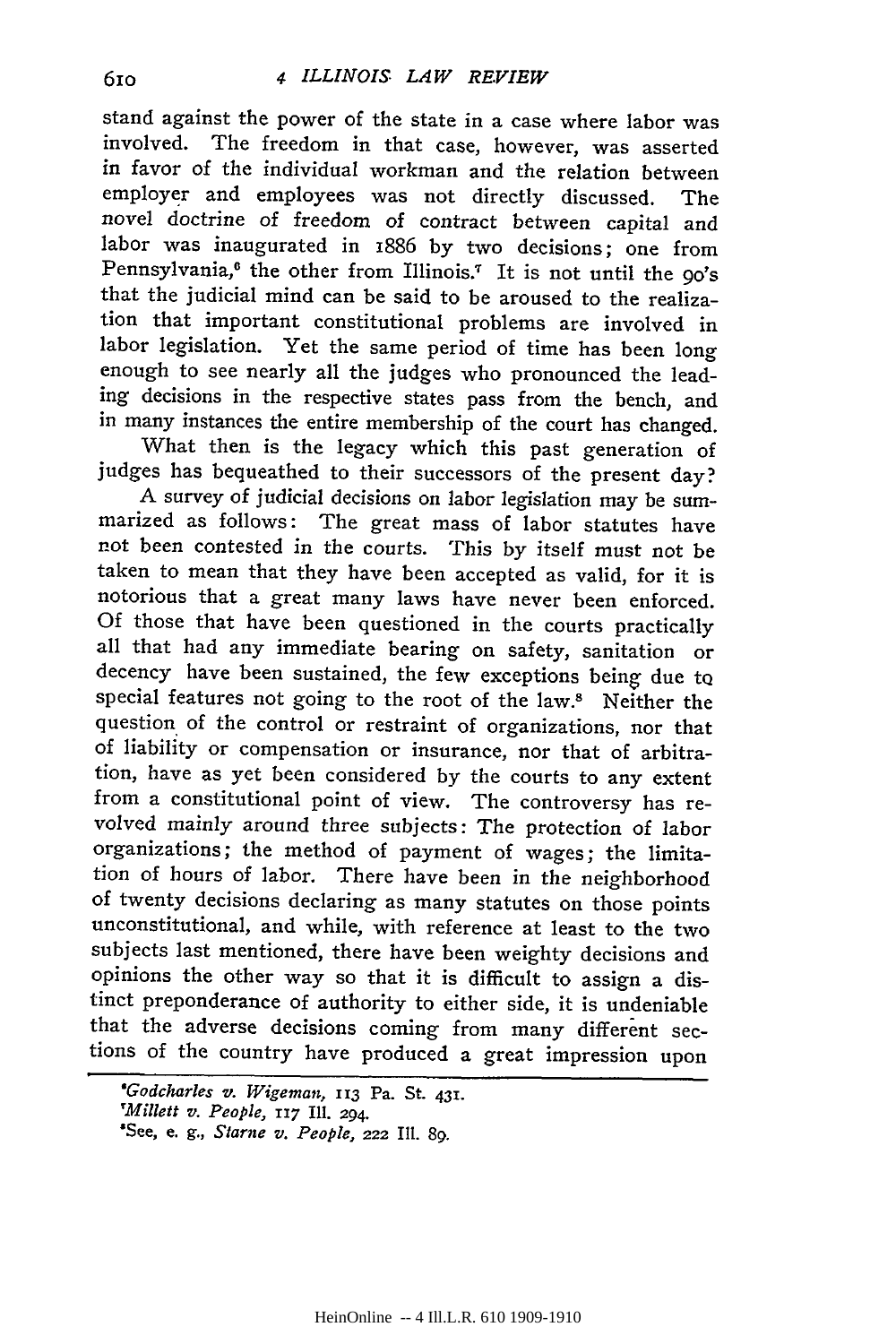the legal profession and the community at large, and have created a general sense of uncertainty as to the extent of permissible legislation. It is important to consider to what extent this impression is justified.

I shall pass over the cases dealing with the protection .of labor organizations against coercion or discrimination practiced on the part of employers in hiring or discharging workmen, not because the problem involved in the legislation is without interest or importance, but because, as the acts were framed or as the courts interpreted them, the issue has been narrowed down to a point where it is deprived of deeper significance. If this legislation necessarily means that a relation is to be forced upon the employer which the employee is free to let alone or discontinue, it is not surprising that the courts have with practical unanimity pronounced against its validity. It deserves further consideration whether it is not possible to frame a valid law which will respect the right of the employer to form and sever relations of employment with the same freedom as that enjoyed by the employee, and will yet compel him to maintain at least an outward attitude of neutrality toward labor organizations by forbidding offensive threats and other forms of coercion and intimidation either to harm or to benefit them.

The cases concerning truck and other wage payment acts have been conspicuous for the part which they have played in the judicial history of labor legislation, those concerning hours of labor for the general interest which they have drawn to the issues involved. Both presented the issue between individual liberty and the power of public regulation, but, as. the further discussion will show, in very different aspects, although it is customary to cite them indiscriminately.

It will be of advantage to recall to the mind very briefly the course of the judicial decisions. The keynote was struck by the brief and pointed denunciation of a store order act which is found in the first case already referred to, decided by the Supreme Court of Pennsylvania.9 The act was declared to be an infringement alike of the right of the employer and the employee;

"More than this, it is an insulting attempt to put the laborer under a legislative tutelage which is not only degrading to his manhood, but sub-

*'Godcharles v. Wigeman,* **113** Pa. St. **431.**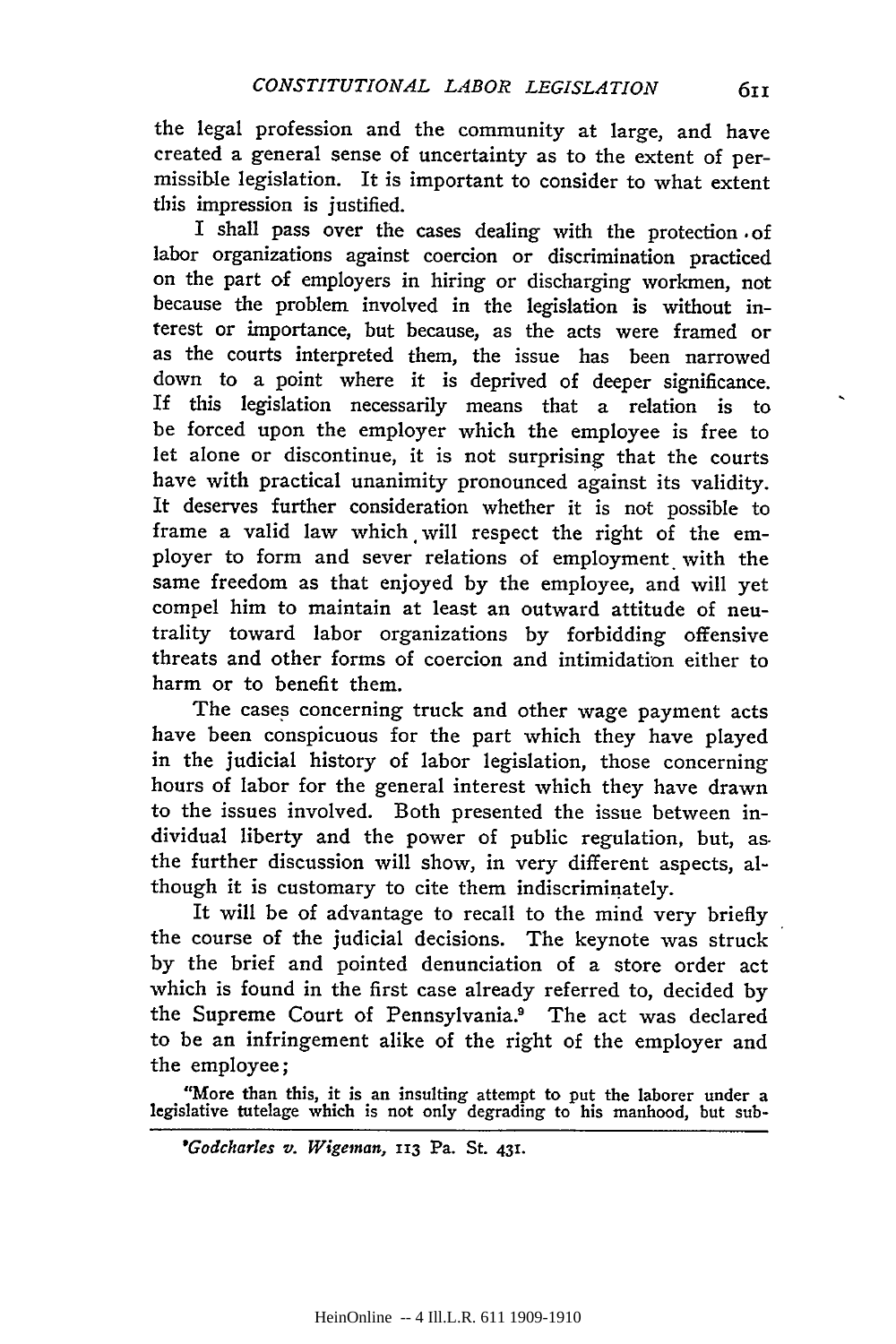versive of his rights as a citizen of the United States. He may sell his labor for what he thinks best, whether money or goods, just as his em-<br>ployer may sell his iron or coal, and any and every law that proposes to prevent him from so doing is an infringement of his constitutional priv- ileges and consequently vicious and void."

The cases in Illinois involving coal weighing store order and weekly payment legislation were less pronounced.<sup>10</sup> In annulling the statutes in question the elements of discrimination which the court found in them were chiefly relied upon. The insistence upon the freedom of contract, however, which was at first subordinate, was gradually more emphasized and finally the Supreme Court declared it to have been a controlling feature of those decisions." West Virginia and Indiana have been uncertain in their position and their decisions are difficult to reconcile with each other. In both states the latest rulings are favorable to the legislation, but with qualifications.<sup>12</sup> Missouri in 1893, against a strong dissent, condemned a store order act, likewise relying mainly upon unjustifiable discrimination.<sup>13</sup> But it took the broader ground of constitutional liberty when the legislation was made general and was again contested.<sup>14</sup> Decisions condemning the attempt to control the method or time of payment of wages are found moreover in Ohio,<sup>15</sup> Kansas,<sup>16</sup> and Texas.<sup>17</sup> Against these must be set the authority of the United States Supreme Court,<sup>18</sup> which in two decisions has strongly asserted the legislative power to protect the workman against methods of paying or computing his wages which may operate to his disadvantage. The same position is taken by a number of state courts,<sup>19</sup> but it should be observed that Missouri maintained its ground

*"Millett v. People,* **117 Il. 294;** *Trover v. People,* **141** Ill. **171;** *Brace***ville** *Coal Co. v. People,* **147 II. 66;** *Ramsey v. People,* **142 II. 38o;** *Harding v. People,* **16o** Ill. 459.

"Vogel v. Pekoe, 157 Ill. 339.<br>"State v. Fire Brick Co., 33 W. Va. 188; Peel Splint Coal Co. v.<br>State, 36 W. Va. 802; Hancock v. Yaden, 121 Ind. 366; Republic Iron & *Steel 'Ca. v. State, i6o* **Ind. 379;** *Seeleyville Coal & Mining Co. v. Mc-Glosson,* **166 Ind. 561.**

*'State v. Loomis,* **115** Mo. **307.** *"State v. Missouri Tie & Timber Co.,* 181 Mo. **536**

*"Re Preston,* **63** Oh. St. 428. *"State v. Haun,* **61** Kan. 146.

*" ordan v. State,* **51** Tex. Cr. **531.**

*"Knoxville Iron Co. v. Harbison,* **183 U. S. 13** (aff'g **lO3** Tenn. **421).** *McLean v. Arkansas,* **211 U. S. 539.** "Opinions of Justices in Massachusetts, 163 Mass. **589;** Colorado, **23**

**Colo. 5o4;** South Carolina, 47 **S. E. 695;** Washington, **88** Pac. **212;** Ver-mont, *64* Ati. io9i. There are decisions sustaining the legislation with reference to corporations in Arkansas, Maryland' and Rhode Island.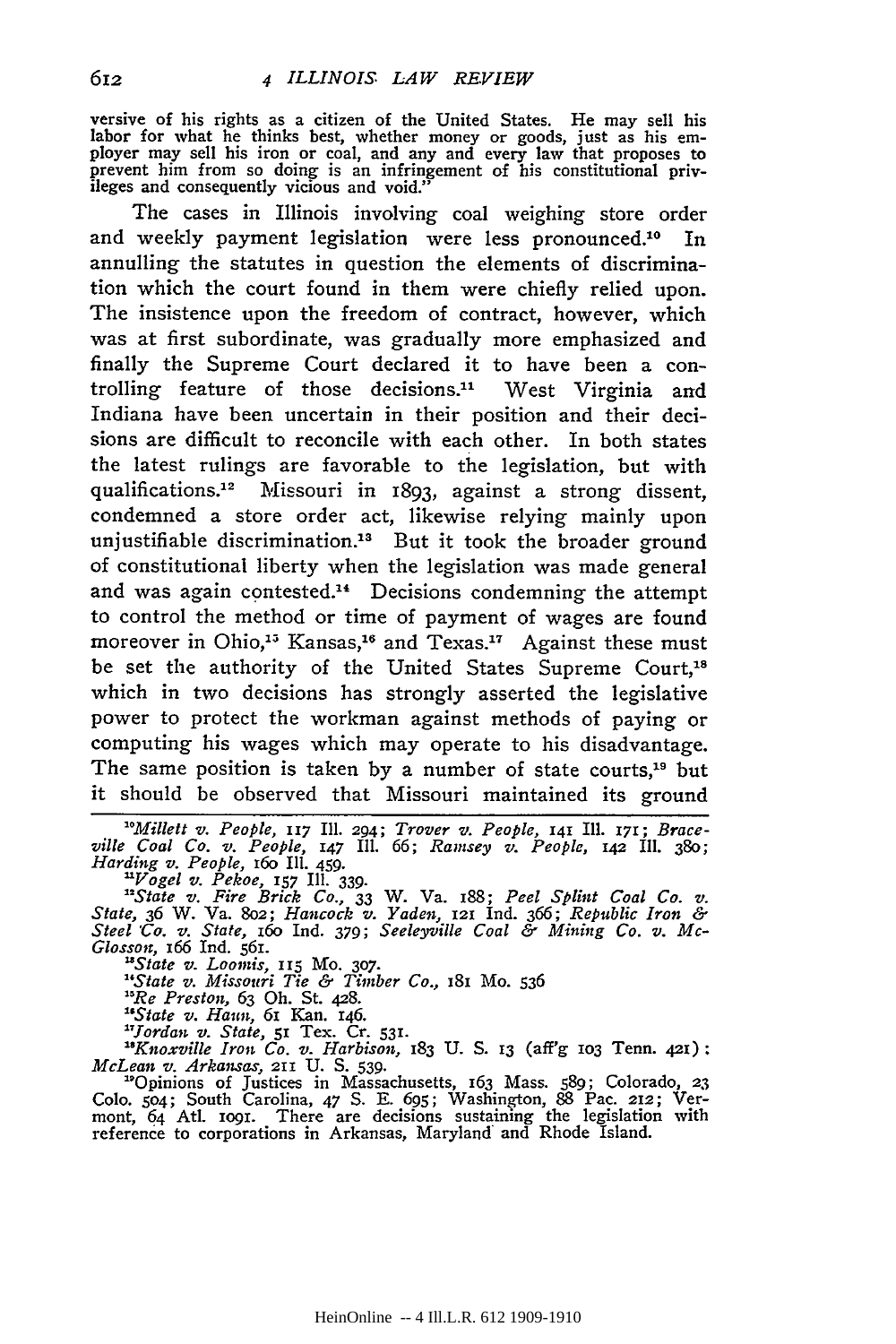after the decision of the Supreme Court of the United States had been rendered. It would indeed be futile to ignore the trend of judicial opinion which is represented in the holdings which are adverse to this kind of legislation, or to dispose of the matter by attempting to establish a preponderance of authority against them by simply counting up the number of decisions on either side.

The decisions regarding hours of labor stand as follows: Massachusetts sustained a ten-hour day for women in  $1876$ ;<sup>20</sup> Nebraska annulled a ten-hour day (subject to certain exceptions) in 1894;<sup>21</sup> Illinois, an eight-hour day for women in 1895.<sup>22</sup> Utah sustained an eight-hour day for mines and smelting works in 1896;" this was confirmed by the United States Supreme Court in 1898." But in 1899 the same legislation was declared unconstitutional in Colorado.<sup>25</sup> In 1900 an inferior court in Pennsylvania sustained a twelve-hour day for women, limited to sixty hours per week.26 In **19o2** Nebraska and Washington sustained ten-hour days for women." In **1903** Missouri sustained an eight-hour day for mines.<sup>28</sup> In 1904 a similar decision was rendered in Nevada." In **19o4** New York sustained a ten-hour day for bakers,31 but was reversed in **1905** by the United States Supreme Court, which declared-the law unconstitutional.<sup>31</sup> A ten-hour day for women was sustained in Oregon in 19o6 **;32** but a law forbidding the night labor of women was declared unconstitutional in New York in **I9O7. <sup>3</sup>** In the following year, however, the decision in the Oregon case was affirmed by the federal Supreme Court.<sup>34</sup> A ten-hourday law is now before the Illinois Supreme Court. The decisions stand eleven to five in favor of regulation;<sup>35</sup> in the

*"Com. v. Hamilton. Mfg. 'Co.,* **120** Mass. **383.** *"Low v. Rees Printing Co.,* **41** Neb. **127.** *'Ritchie v. People,* 155 **Il1.** 98. **"24** Utah, **71, 96.** *"Holden* v. *Hardy,* 169 U. S. *366. "Re Morgan, 26* **Colo.** 415. *"Com. v. Beattie,* 15 Pa. Super **5.** *"Wenham v. State,* **65** Neb. **4oo;** *State v. Buchanan,* 29 Wash. 6o3. *"State v. Cantwell,* **179** Mo. 245. *'Re Boyce,* **27** Nev. 299. *"People v. Lochner,* **177 N.** Y. **145.** *"Lochner v. New York, ig8* **U. S.** 45. *"State v. Muller,* 48 Or. **252.** *"People* v. *Williams,* i89 N. Y. **131.** "Muller v. *Oregon,* **2o8** U. **S.** 412.

**"A** Colorado decision annulling an eight-hour day for women is not taken into account, because rendered on technical grounds.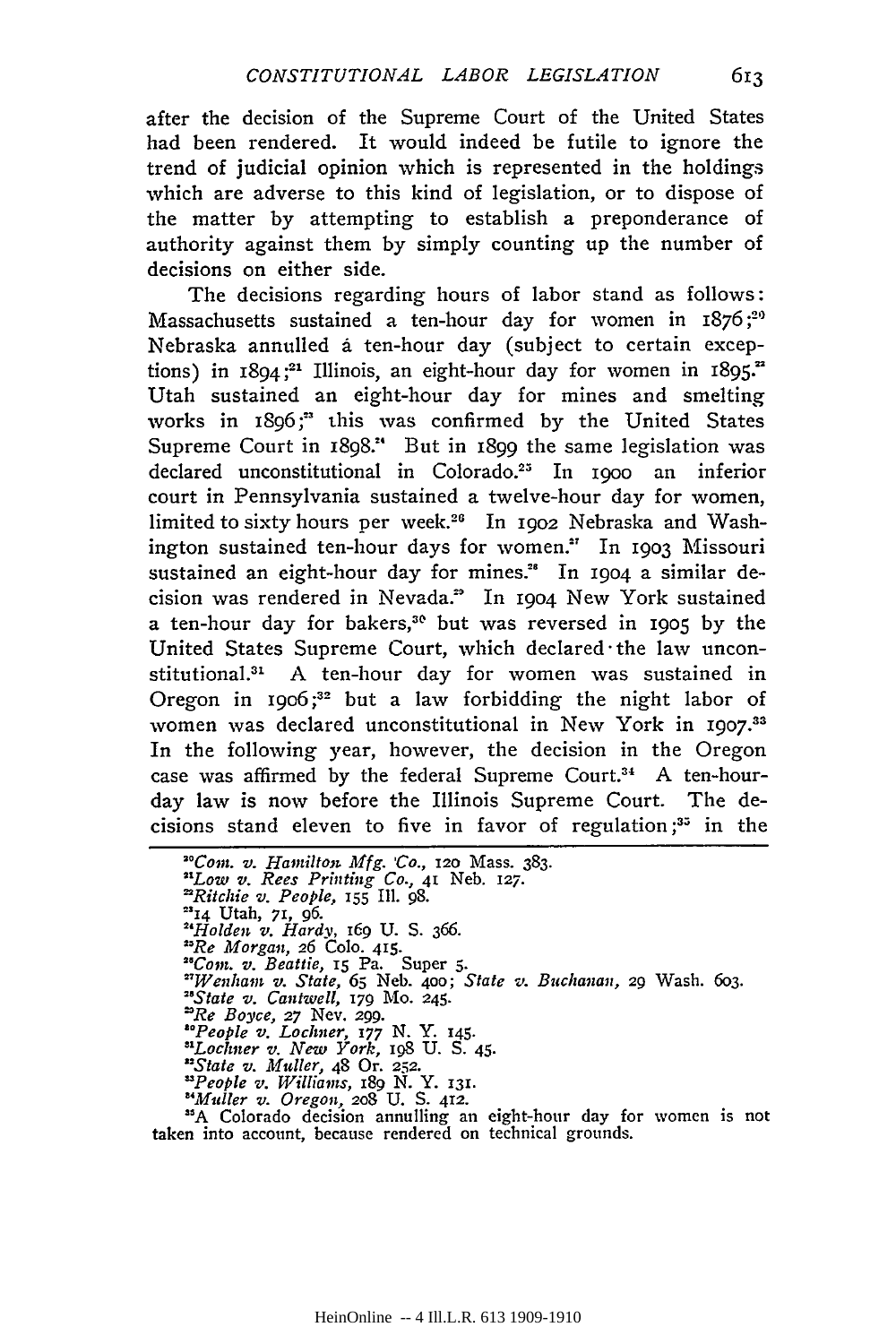United States Supreme Court two to one. With regard to women the proportion is six to two; with regard to men five to three.

It is moreover proper to advert to some facts which bear upon the adverse decisions. In Nebraska the unfavorable ruling is offset by a later one that is favorable. The decision in Colorado was followed by a constitutional amendment which would leave a new law subject only to the federal constitution, which has been construed in favor of it. The decision on the night work of women in New York was dictated by submission to the supposed doctrine of the United States Supreme Court, the decision of that court in the case from Oregon not having then been rendered. And with reference to the first case from Illinois, it might be deemed advisable to suspend judgment until the pending case shall be decided. Under these circumstances there might be some temptation to make light of the decisions adverse to the legislative power. In view of the position taken by the federal Supreme Court with reference to the bakers' ten-hour law, this would be obviously a mistake. And it is to be noted particularly that there is not one among the decisions which have sustained this legislation that does not clearly intimate that if the legislature should overstep certain not very clearly defined limits in this form of legislation, the courts would be bound to afford relief.

It is this ,general adhesion to the principle of limitation and control which is significant. Its recognition implies a fundamental difference between the European and our conception of legislative power. In all civilized countries the legislature acknowledges itself bound to the observance of certain fundamental principles of individual, right, and although without judicial sanction, these principles are on the whole scrupulously and inviolably respected. But these principles are not supposed to include the acceptance of any theory of economic liberty. However firmly economic principles may be adhered to, they are still regarded as matters of policy and not of right, and hence within the acknowledged control of the legislature.

There is no evidence whatever to indicate that until within a relatively recent period our general constitutional theory of legislative power was different, except that, through the exercise of a power nowhere conferred in express terms, the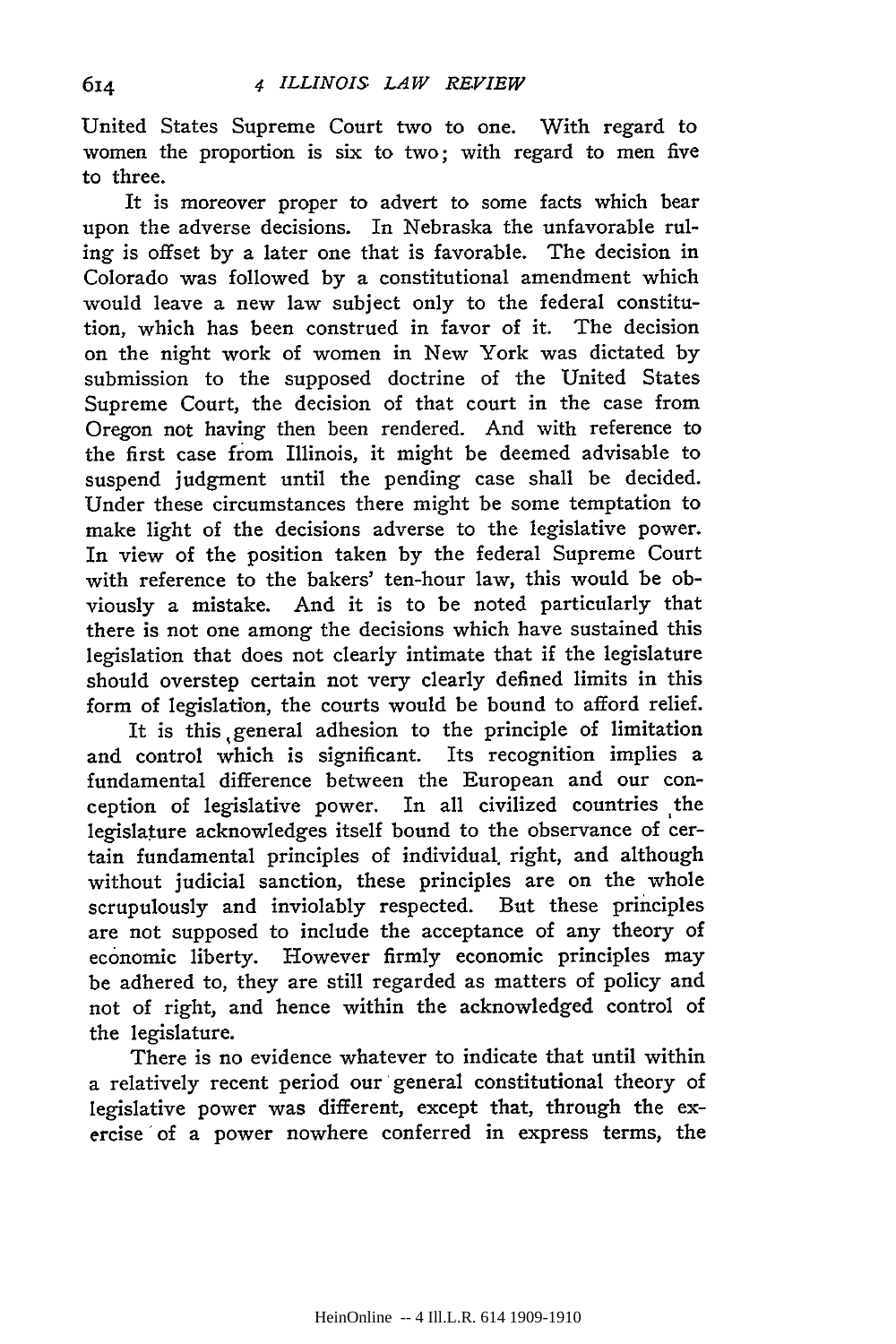judicial sanction which had been lacking in Europe had come to be supplied. Where fundamental rights were sought to be asserted against the exercise of general legislative power, they were invariably associated with the impairment of the obligation of contracts, which implied a vested right. The standard treatises on constitutional law contained no suggestion that the due process clauses could be relied upon to build up new limitations, and when Mr. Justice Field, in his dissenting opinion in *Munn v. Illinois,* contended for a limitation of the legislative power upon this basis, he was not in a position to cite any authority in support of his view. It was therefore an innovation upon established constitutional doctrine when the labor decisions recognized traditional immunities from public control as positive and primary constitutional rights in the face of which legislation would have to justify itself before the courts by showing some affirmative ground of interference.

The supposed advance or gain consisted in extending the protection previously accorded only to the vested right of property, to a merely potential right, the capacity to earn, to use one's faculties for individual advancement-on the face of it a principle of strong democratic implication. This implication was further emphasized by using the phrase that labor was property. The general formula, however, under which the doctrine was proclaimed was that of freedom of contract. The terms used were calculated to convey the impression that the rights involved were those of the workman as well as of the employer. This is not entirely without plausibility as far as hours of labor are concerned **;3<sup>6</sup>**with reference to the wage payment acts it is an obvious fallacy, unless the liberty to compete for employment upon unfavorable terms be regarded as a valuable right. Payment at frequent intervals or redemption of store orders in cash is a pure benefit, and in having the right to this benefit made inalienable, the workman surrenders absolutely nothing except through the remote contingency that the obligations which the law imposes upon the employer may deter him from entering the business or drive him into insolvency, and that consequently the opportunity to earn a living may be diminished. Where an arrangement

<sup>&</sup>quot;That even organized labor may have an interest in not having hours of labor reduced by law, is shown by the opposition of strong sections of English coal miners to the introduction of the eight-hour law. See Ashley, Adjustment of Wages, **p. 80-82.**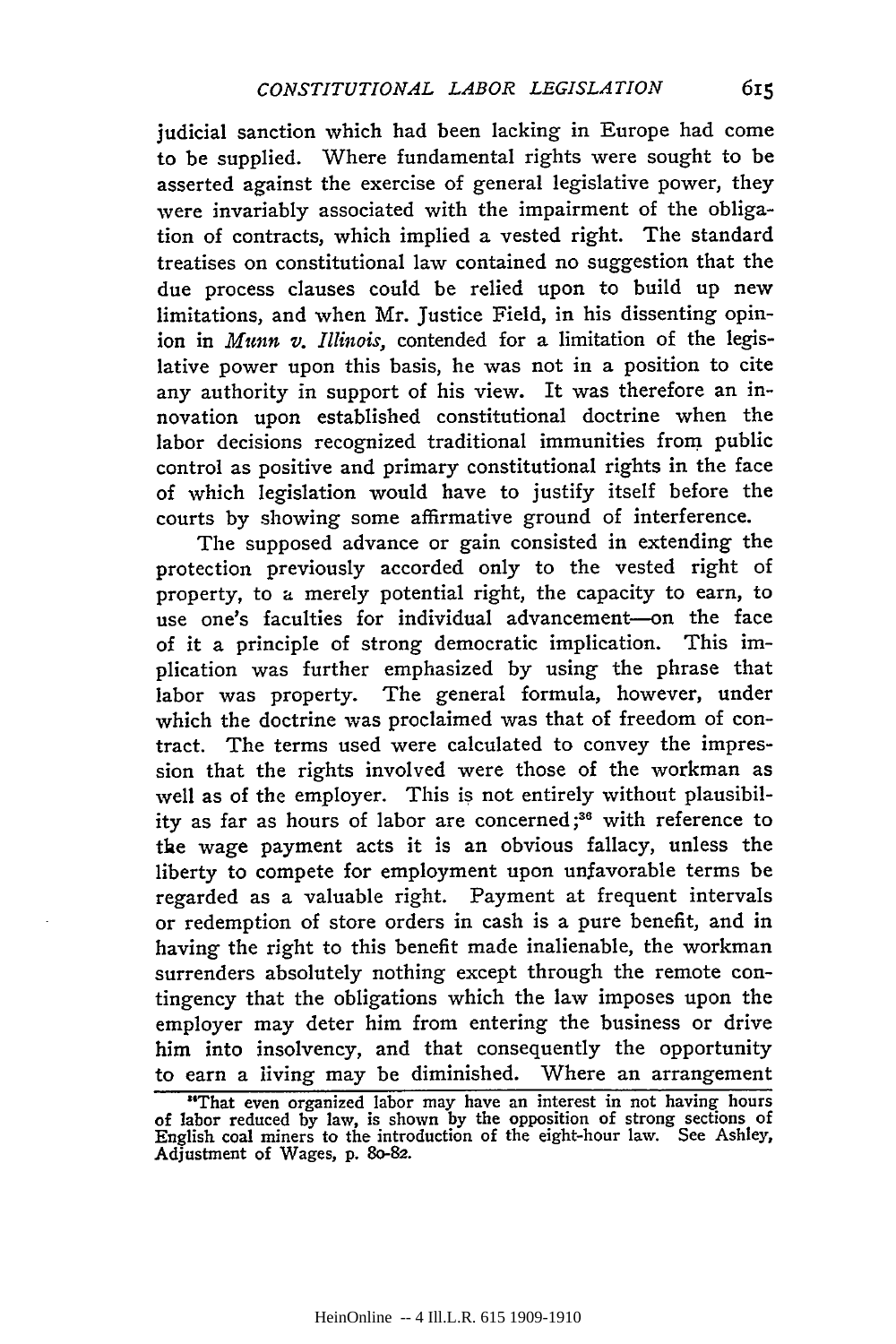operates necessarily to the detriment of one party to the contract, its prohibition cannot in any just sense be denounced as an infringement upon his liberty. Under such circumstances, to proclaim a freedom of contract is a misleading phrase which obscures the real issue involved in this legislation. The only real right at issue in the wage payment acts is that of the employer, the right of the owner of a business to direct its internal arrangements according to his own discretion.

Let us remember that almost a century after the beginning of factory legislation, American courts questioned whether the police power was properly exercised where there was no danger except to employees who voluntarily incurred it;<sup>37</sup> that the same idea is still potent in the law of liability; that the state even now does not undertake to regulate purely domestic arrangements, although those exposed to the consequences of mismanagement and neglect do not enter voluntarily and are not free to escape, and that as a matter of history the law of employment has grown out of that of domestic control; and we may understand something of the spirit that says: "The gates are mine to open as the gates are mine to close, and I set my house in order." There can, of course, to-day be no reasonable doubt of the right of the state to legislate, under the old established heads of the police power, for the protection of the employees of the business as well as of the general public, and these would include not only safety, health, morals and decency, but also the protection against fraud, and certain forms of oppression and exploitation which the history of legislation has treated as equivalent to fraud.

If it were possible to establish that the various forms of statutes relating to the payment of wages were aimed merely at the suppression of fraudulent or unconscionable practices, they would clearly fall within the principle of the traditional exercise of the police power and the case would be plain. With reference to truck legislation, this view was strongly and ably

<sup>&</sup>quot;"How can an alleged law that purports to be the result of an exercise of the police power, be such in reality, when it has for its only object, not the protection of others or the public health, safety, morals or general welfare, but the welfare of him whose act is prohibited, when, if commit-ted, it will injure him who commits it and him only?" *Re Morgan, 26* Col. 415. "To justify this law, it would not be sufficient that the use of tobacco

may be injurious to some persons or that its manipulation may be injurious to those who are engaged in its preparation and manufacture." In re<br>Jacobs, 98 N. Y. 98. Quoted with approval in Ritchie v. People, 155 Ill. 98.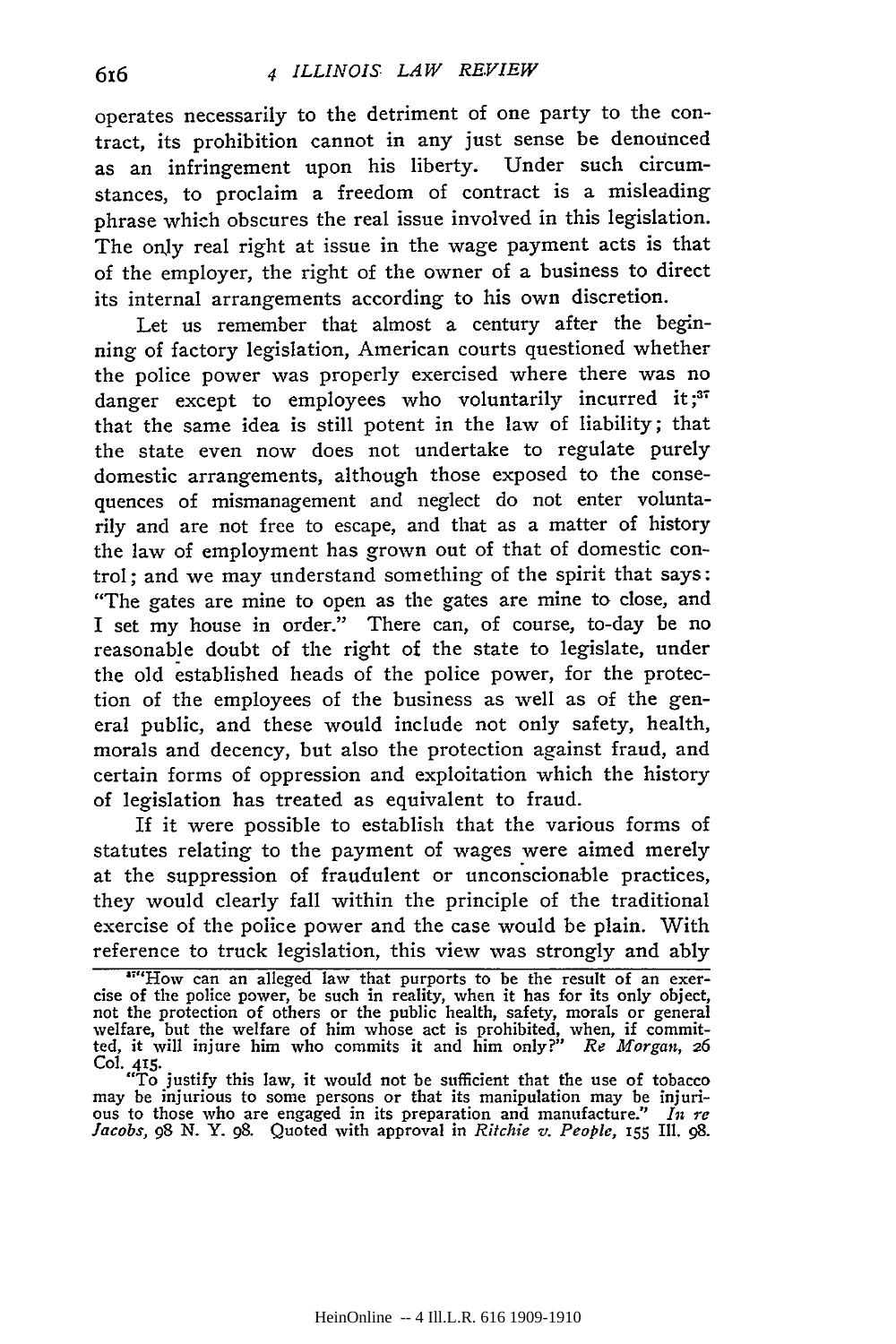pressed in a dissenting opinion delivered in the first Missouri case, and the antiquity of this legislation which reaches back to the middle of the fifteenth century indicates the existence of widespread and old grievances in this matter. There is also considerable evidence tending to show that the coal weighing acts were occasioned by the prevalence of methods which were at least capable of being abused to the prejudice of the mine workers. From this point of view it would be quite impossible to support the denunciation of this legislation, so far as its general principle is concerned, upon any consistent theory.

Without very much fuller data than seem to be available concerning conditions in different industries and localities, it is difficult to pass final judgment on the character and effect of the practices which the statutes sought to abolish.<sup>38</sup> With reference to the requirement of the weekly or bi-weekly payment of wages especially, it must be observed that the customary practice of longer intervals of payment not only could not in any proper sense be termed an abuse or form of oppression, but that the new requirement, where sustained, in many cases worked such hardship that its rigorous enforcement proved at first impracticable.<sup>39</sup> However this may be, the controlling fact for the purpose of understanding the decisions is that the courts declined to see in the forbidden practices merely an unconscionable form of oppression or exploitation, but treated the matter as one of fair controversy between employer and employee.

The legitimacy of this point of view assumed or conceded, the conflict of decisions turns upon a very important issue. The problem would be this: If the old established landmarks of the police power are abandoned, at what point is the right of the owner to control his own business and the relation to his employees secure from legislative interference? The Granger cases had established the principle that certain classes of business of a monopolistic character were subject to control in the economic interest of the general community. Was there an analogous principle according to which the employment of labor might be regulated in the economic interest of the employees? To some of our courts this undoubtedly

<sup>&</sup>quot;There is some testimony as to conditions in the Colorado mining industry in the Report of the Industrial Commission, Vol. 12, LXV-LXXII; industry in the Report of Bureau of Labor Statistics, 1890, appendix.<br>
<sup>2</sup>See New York Factory Inspector's Report, 1890, p. 102, 103.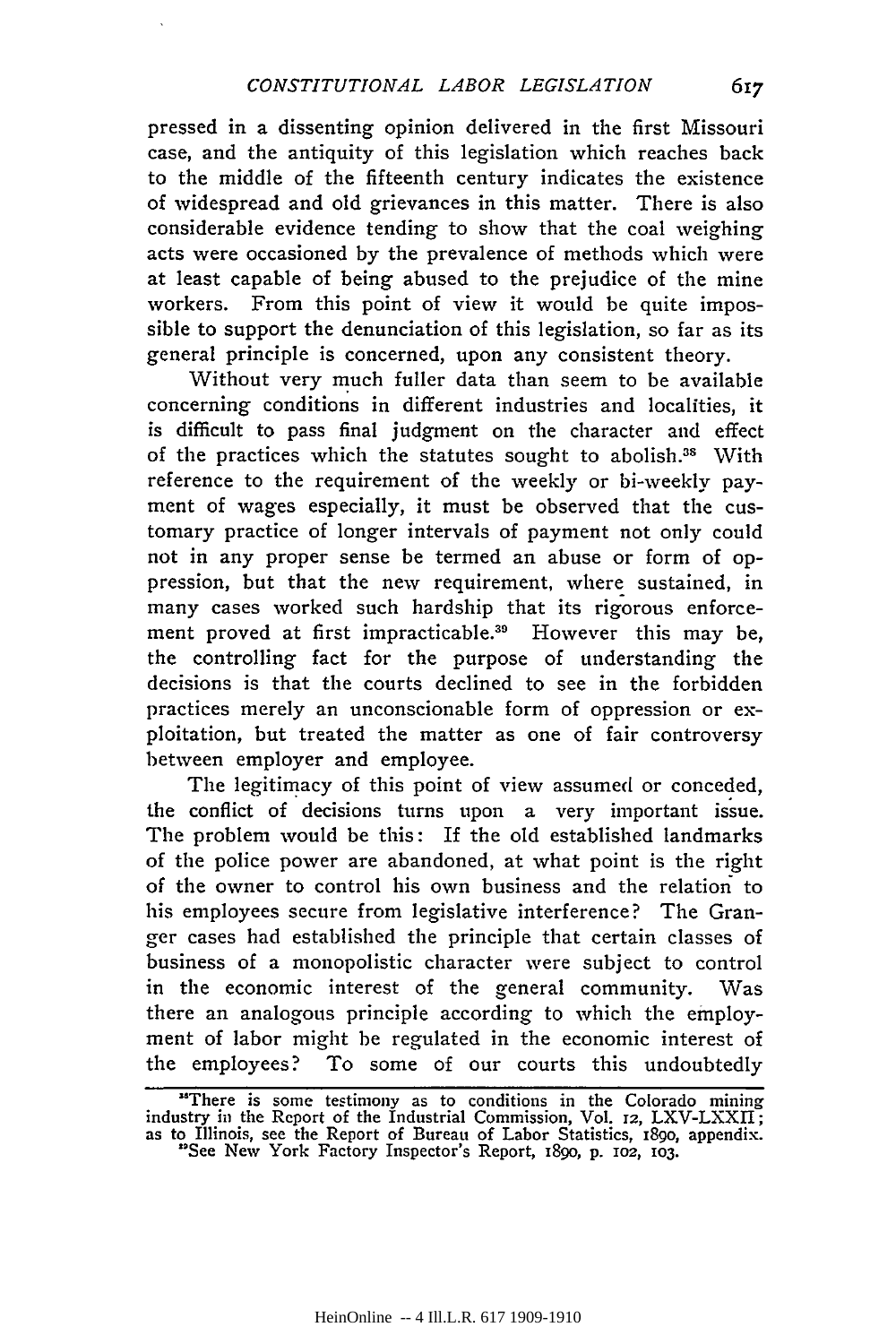seemed to be the issue involved in the legislation, the validity of which was contested before them, and it is easy to gather from the tone of the decisions that they considered a determined resistance to the new principle necessary. Some of the adverse decisions certainly lend themselves to the construction that the principle was repudiated without any qualification. In annulling the statutory requirements, they did not rely upon the hardship or injustice they inflicted upon the employers. The points in which the legislature had sought to impose terms upon the contract of employment had not touched any very vital elements in the relation. In Illinois, where the legislation was chiefly aimed at conditions in the coal mines, all the points successfully contested before the courts were subsequently conceded to the miners by the free agreement of the operators. This very course of development, however, shows that there was no imperative need of legislative interference.

On the other hand, the courts which have sustained the statutes in question have done so in a half-hearted way without committing themselves to more than the particular provisions absolutely required. They stand apparently upon no principle but the equities of the legislation, and while recognizing limitations, refuse to define them. It would be pure speculation to attempt to predict upon what principles limitations will be eventually worked out. The difficulty of assigning limits to the power, once it is recognized, may serve to explain the uncompromising stand taken against its recognition at the outset in so many jurisdictions.

Under a system of elective judges holding office for fixed terms, it is at least a fair presumption that a principle involving questions of public policy cannot gain a strong foothold if squarely opposed to generally prevailing notions of justice. More than once in recent times the courts have spoken of the inequality between the parties to the labor contract as justifying legislative interference. If this inequality were hopeless or permanent, the so-called doctrine of freedom of contract would be opposed to every principle of social justice. If it can be maintained, it is only because there is some possibility of contracting on equal terms through the power of collective bargaining. Constitutional limitations upon the power to legislate in the interest of labor would, in other words, be impracticable were it not for the fact that organization furnishes a substitute for legislation.

HeinOnline -- 4 Ill.L.R. 618 1909-1910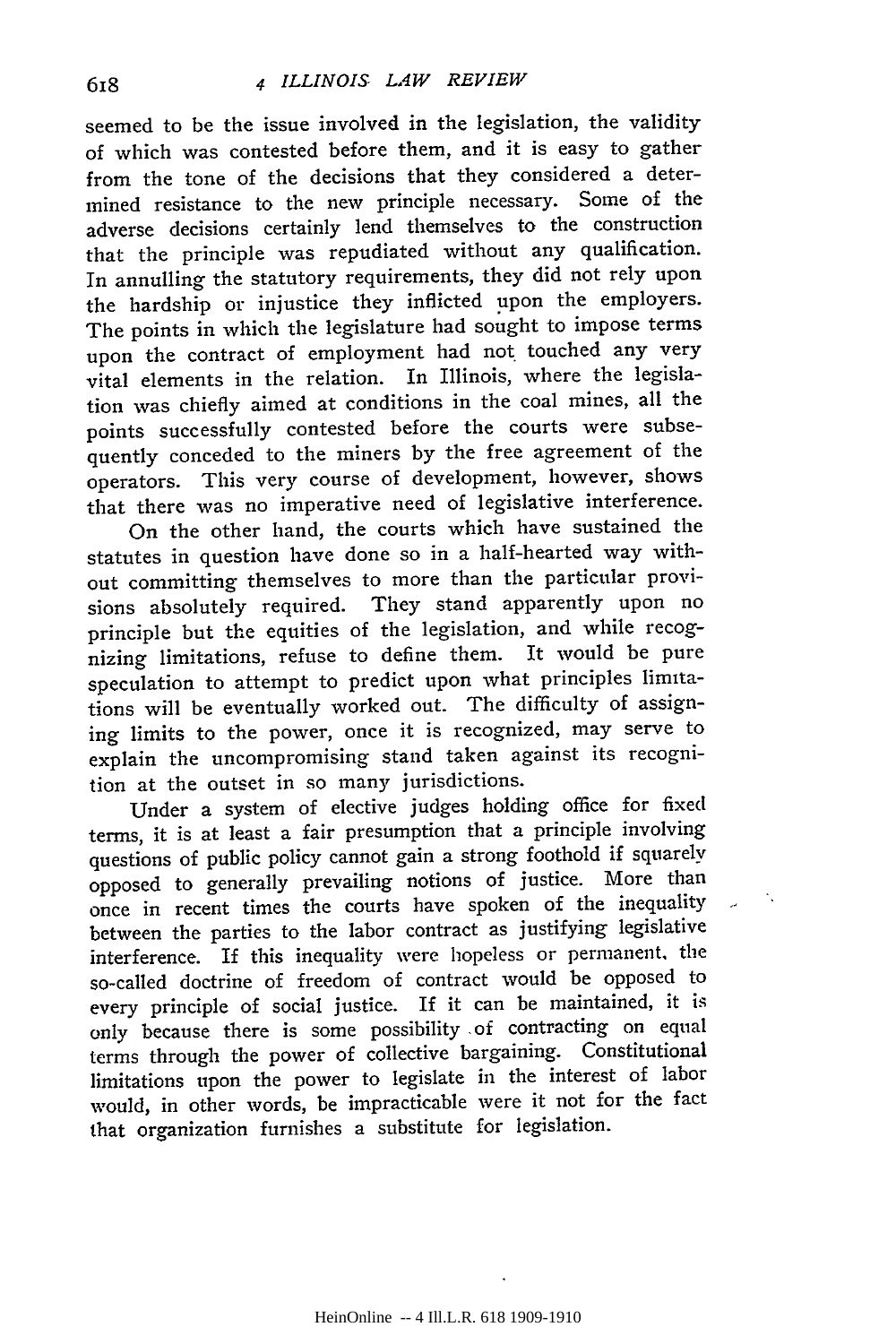Two questions suggest themselves in this connection, which at some time may demand an answer.

i. If the adjustment of labor difficulties is to be left entirely to the power of combination, will not the state be ultimately compelled to have a voice in the control of its organization? We have seen that in recent years the political party has thus been treated as an instrument of government, and in connection with the machinery of the election laws has become an object of legal regulation. If the labor organization is in a similar way essential to the working of the industrial system, a similar result may have to follow. State regulation may thus come at this point if repudiated at the other.

2. How should the attitude of the state be affected by the absence of organization? Mr. Justice Brewer, in the Oregon case, seemed inclined to assign to women an inferior political status, relying upon their dependent nature and other temperamental peculiarities. It would have been more satisfactory if he had pointed out that the industrial work of women, owing to the dominating influence of domestic functions or prospects, is of an adventitious rather than of a professional character, and that consequently the inducement and the opportunity for organization is seriously diminished. An argument for larger control might be placed on this ground, to which women could take no just exception. Similar considerations might apply in other classes of labor, which, owing to peculiar conditions, must remain without effective organization, and the exceptional treatment of sailors may be explained upon this basis.

There are, moreover, two conditions implied in the acceptance of collective voluntary effort as a substitute for legislation: one, that it prove equal to the adequate performance of its functions. the other that the power of organization be not used in such a manner as to make the substitution of the power of the state a practical necessity.

These are serious but undeniable qualifications attaching to the operation of the prevailing constitutional theory. If there could be any serious doubt of the hold which this theory has upon our courts, it would be dispelled by a study of the decisions concerning hours of labor. Contrary to the impression produced by the variety of rulings, these cases have given rise to no serious conflict of principle. The courts seem unanimous in the view that the right of the workman to utilize his capacity for work is a valuable constitutional right which will yield to statutory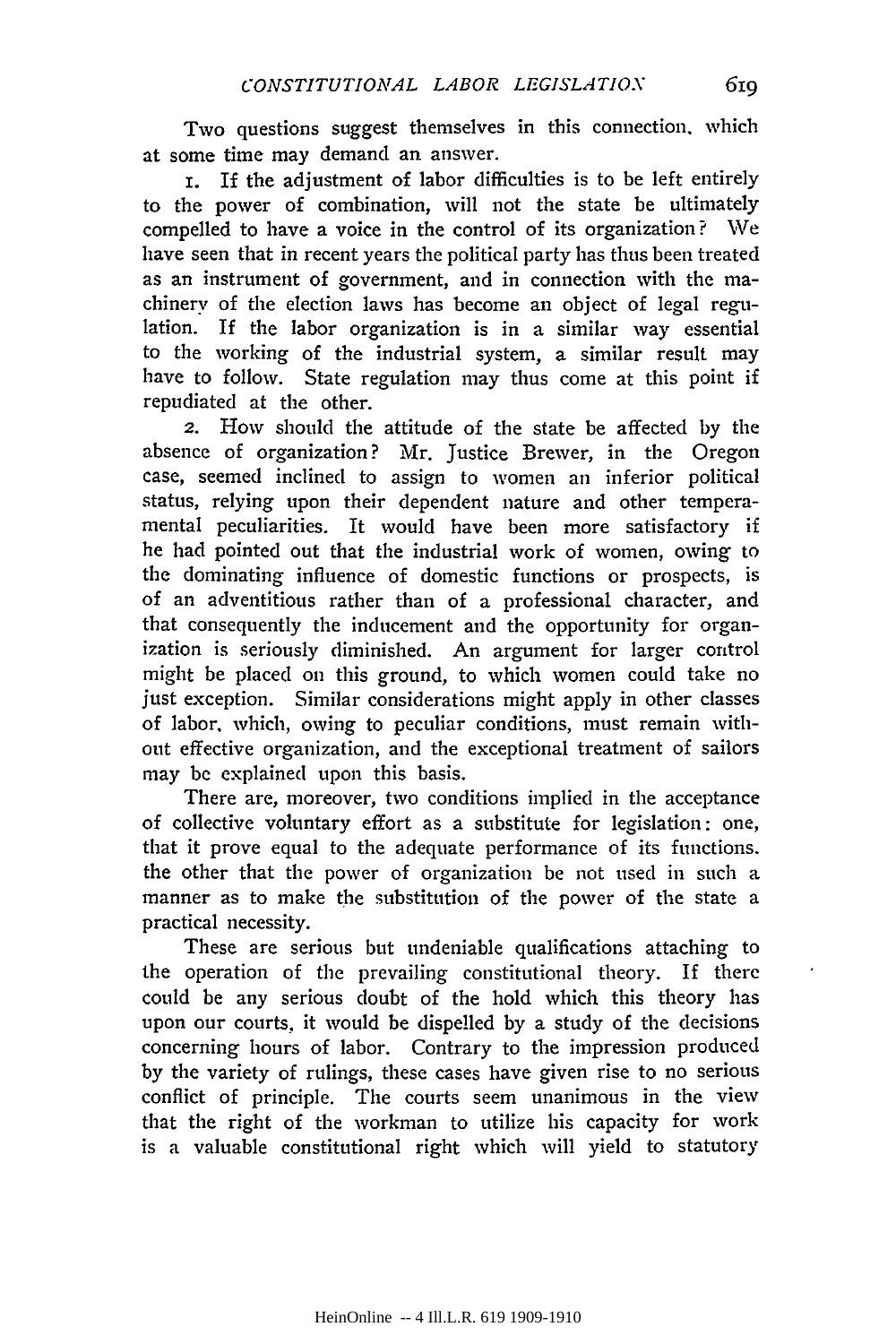restraints where excessive labor involves some appreciable danger to the particular class of employees or to the community, but not where it is only a question of realizing those aims and ideals which are involved in the eight-hour day. The conflict of decisions seems to be entirely due to the manner in which this principle is applied. Conceding that it requires some tangible element of danger to compel a reduction of hours of labor, the existence or non-existence of this danger is a question of fact. The fact may be notorious, or the relevant conditions may be doubtful and obscure. and ascertainable only by special study and observation. It is the latter contingency which creates the whole difficulty in this branch of labor legislation.

A theory has gained considerable currency according to which the courts judge of the validity of the grounds upon which legislation is enacted. but the actual existence of the conditions which give the abstract ground concrete reality-the exigency-is a matter for the legislature to determine." The faithful application of this theory would in many cases amount to a total surrender of judicial control. It would only be necessary to entitle an act for the limitation of hours of labor as an act to safeguard the health of those engaged in it, or to make a recital to that effect, in order to insure the validity of the act in all cases in which the maximum number of hours was not absurdly low. Would it be seriously contended that such a title or recital would have saved the women's eight-hour law in Illinois, or the bakers' tenhour law in the Supreme Court of the United States? It certainly did not help the tenement labor law in New York, that it designated itself as an act to improve the public health, and in the Lochner case the Supreme Court expressly denies that it is bound **by** the proclaimed purpose of the statute. No other construction can be placed upon these decisions than that the courts assume the power to look into the question of fact.

Concede that there are constitutional rights which should not be impaired unless some danger to the public welfare demands it, concede the possibility of the enactment of measures impairing those rights, although the danger does not in fact exist, and it follows that the judicial protection of constitutional rights may under circumstances involve the questioning of the legislative

<sup>&#</sup>x27;It was first enunciated **by** the Supreme Court of Illinois in *Lake View* **-'.** *Rose Hill Cemetcry Co.,* 7o **111.** 91, **95:** "As a general proposition it may be stated **it** is **the** province of the law-making power to determine when the exigency **exists** calling into exercise this (the police) power. What are the subjects of **its** exercise, is clearly a judicial question."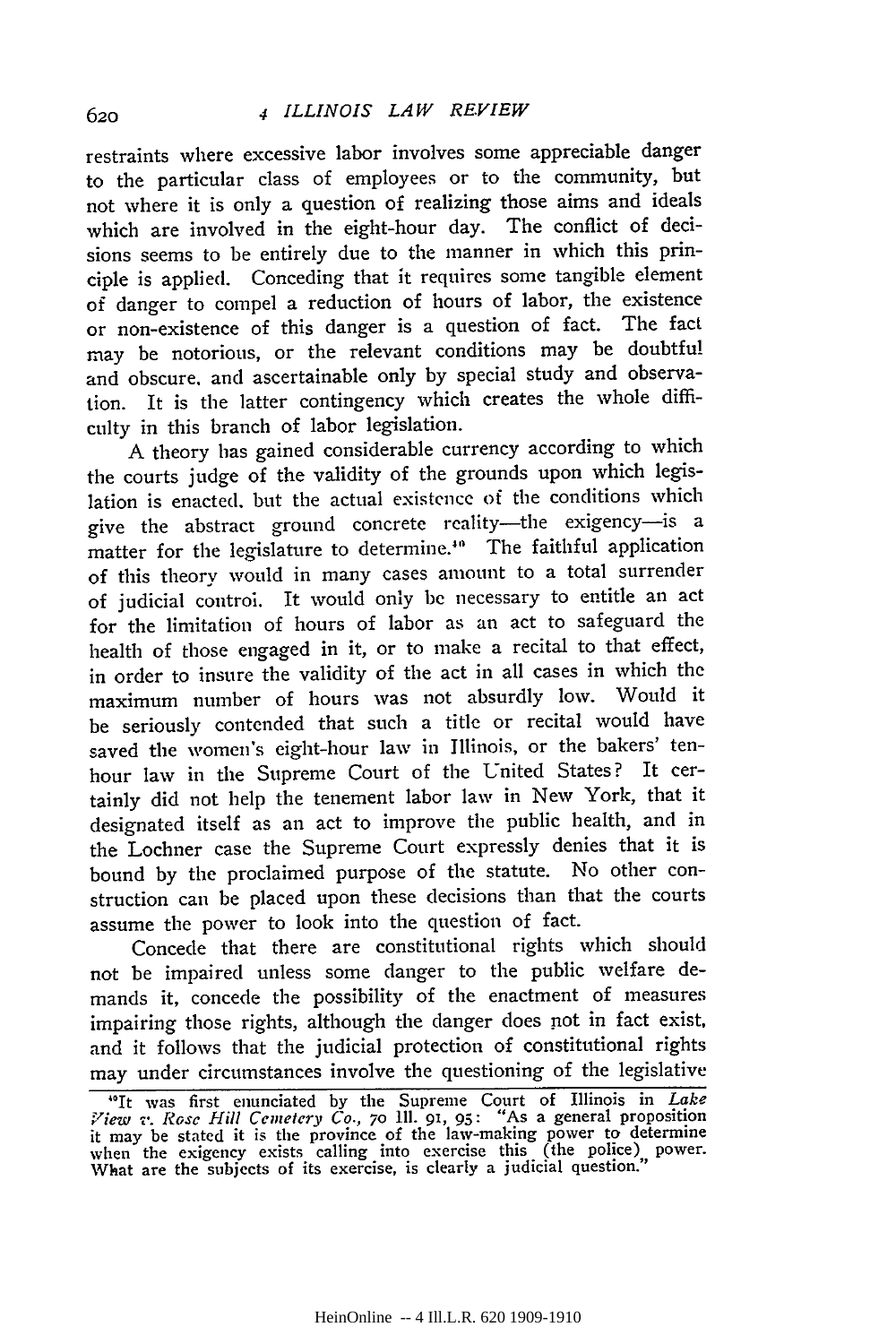judgment which is implied in the passage of the statute. And everyone knows that the supposed contingency is not wholly imaginary. The theory of the conclusiveness of the legislative finding of fact, therefore, not only is not followed, but it cannot be followed, if constitutional rights are to be effectually protected by the courts.

The requirement of due process is now generally applied to legislation. Were it applied in its original and proper sense, it would mean that the legislature must hear and determine with at least some of the guaranties of impartiality that are supposed to belong to judicial procedure. That would not be an extraordinary demand, and perhaps at some future time the legislature will voluntarily satisfy it. But as long as under the constitutions the legislative bodies have absolute control over their own rules, the courts obviously cannot set up any procedural standards for legislative action upon compliance with which they may insist. There is consequently no formal test by which the courts can judge the fairness of the legislative judgment. Upon what basis then may they exercise their control, if there is serious doubt as to the reality of the exigency? The question presents a peculiar and in a manner unprecedented problem. The courts are required to take cognizance of questions of fact, which are not so notorious that judicial notice may be taken of them, and which yet cannot be subject to the ordinary rules of evidence, since they are part of the law of the case. The testimony of experts has been rejected in some cases.

"If the constitutionality of all laws enacted for the promotion of public health and safety can be assailed in this manner," says the Supreme Court of Missouri," "truly and sadly would it be declared that our laws rest upon a very weak and unstable foundation.""

Conceivably, the court might with the aid of counsel enter upon an independent investigation of the relevant facts and conditions, and determine for itself the preponderance of evidence. as to the existence or non-existence of the exigency. Assuming that the legislative conclusion is not to be trusted implicitly, and considering that it is the obscure and half-understood agencies and influences concerning which it is easiest to create exaggerated impressions and apprehensions, and which can best be made to serve special interests, such a course would perhaps furnish the only adequate protection to private rights. However. this is not *"State v. Cantwell,* **179** Mo. **245.**

62т

<sup>&</sup>quot;S*tate v. Cantwell, 17*9 M0. 245.<br>"Expert testimony was admitted in the Oleomargarine case in New York. *People v. Marx, 99* N. Y. *377.*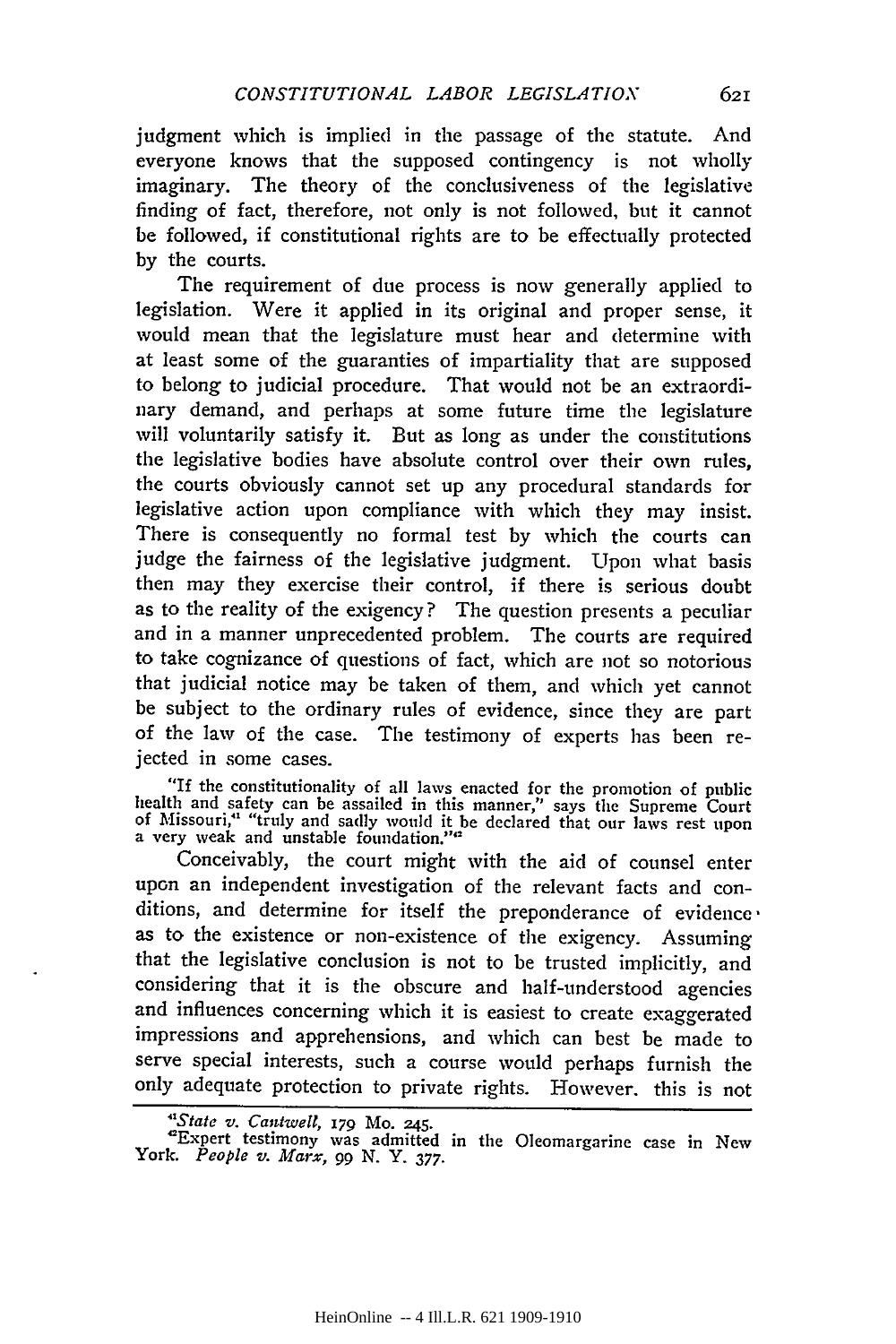the practice, and in many cases would be impracticable. The courts could not command the necessary funds for an independent examination, and the result would be that the more resourceful of the two parties would succeed in presenting the stronger case. Something less must, therefore, be sufficient.

But why should not the courts demand in cases of genuine doubt, that the legislative judgment be supported by a respectable body of fact and opinion accessible to the public, and sufficient in strength that it might reasonably have persuaded the legislature of the existence of the exigency? Such a course would furnish a safeguard, not adequate in all cases, yet sufficient to protect against a gross abuse of power, and the best available under the circumstances. The significance of the briefs of Mr. Brandeis in the women's ten-hour cases lies in the compliance with this unexpressed demand.

For the present, however, there is no certain standard as to what the courts require or even as to whether they require any evidence. The Supreme Court of the United States, in *Holden v. Hardy,* the Utah eight-hour case. speaks of

"Reasonable grounds for believing that the legislative determination is supported by the facts."

But it does not appear how these reasonable grounds are to be made manifest. And as long as this is a matter of speculation there must be a considerable amount of arbitrariness in the exercise of judicial control. judicial may be substituted for legislative conjecture, and it is quite as possible that right legislation will be annulled as that wrong legislation will be sustained. After the eight-hour law for miners had been sustained, the disapproval of the ten-hour law for bakers was, to say the least, a grave inconsistency.

The course of decisions in the matter of hours of labor reveals a judicial censorship which is based upon no fixed principle, and which, however conscientiously exercised, cannot be expected to inspire that confidence which is essential to the well working of judicial institutions. The substitution of some intelligible and uniform principle of control is therefore a requirement of policy as well as of justice. The analogy of the appellate review of judicial decisions of fact suggests such a principle. approved by long experience. Applied to the statutes in question, it would mean that there must have been evidence of facts within the reach of the legislature sufficient to support its judgment that